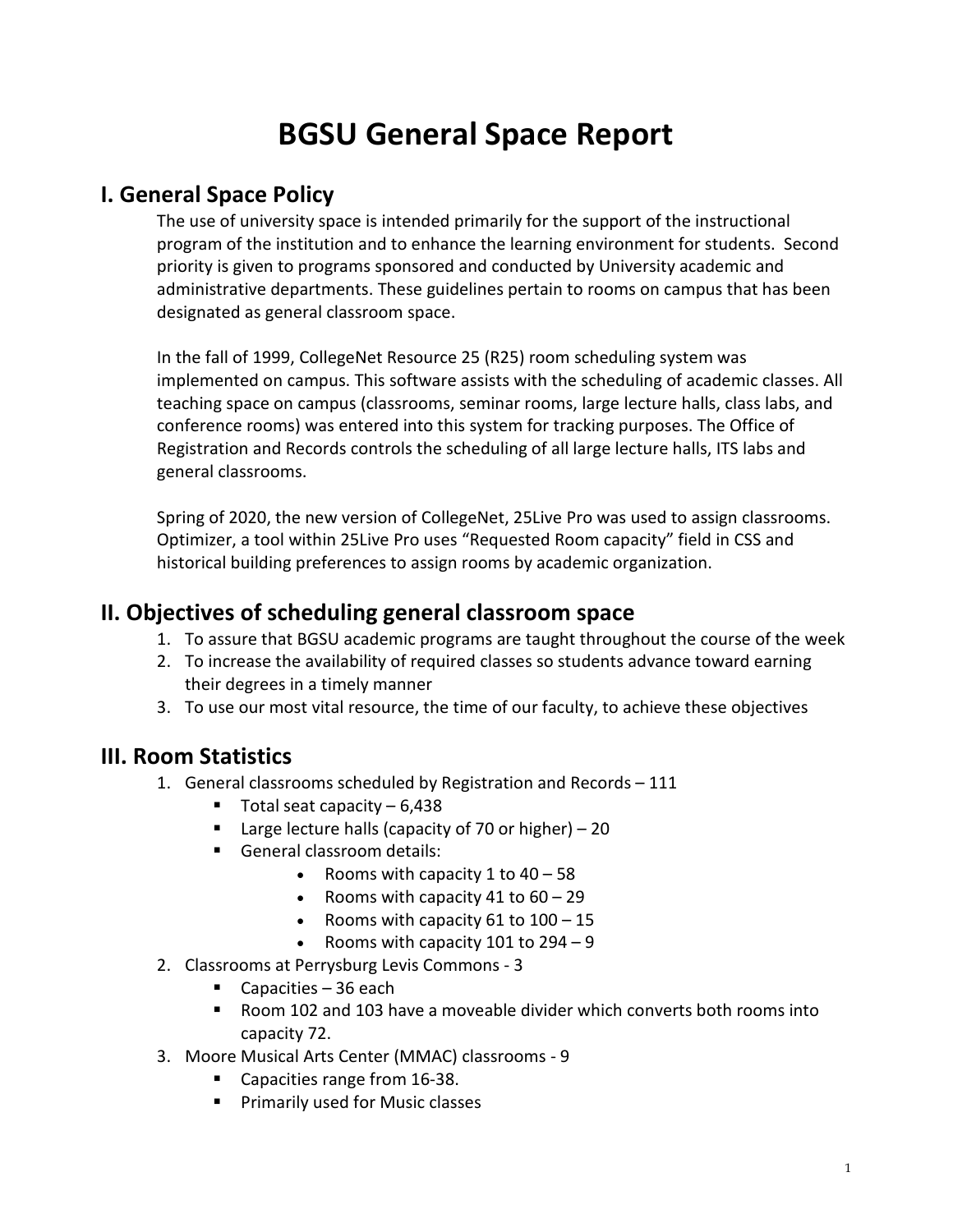- 4. ITS computer labs 14
	- $\blacksquare$  PC labs 9
	- $\blacksquare$  Mac labs 5
	- **ITS labs scheduled with classes first, then can be individually reserved.**
- 5. BGSU Sync/Teleconference Rooms 3
	- Capacity: 36, 60 and 90
	- Scheduled with classes first, then reserved on a day by day basis.
- 6. Department-controlled rooms

Many colleges and departments have exclusive, department-controlled space. These are conference rooms, seminar rooms, gyms, labs and classrooms. Monthly room usage statistics are gathered by Planning, Design and Construction department.

## **IV. Guidelines for Scheduling Classes**

There are three principles for scheduling classes in general classroom space.

- 1. All classes meeting in general classroom space should be scheduled within the Official BGSU **Time Grid**.
- 2. The classroom **allotment** assigned each semester to each department should be strictly followed. Allotment refers to the number of times a department can use a time slot for classes in general classrooms. This ensures that departments spread their classes across the time grid, Monday through Friday, from 8 am to 9 pm.
- 3. Time rule P**ercentages** should be adhered to by each department. Percentages:
	- **Mornings: before 9:30am, at least 10% of classes.**
	- **Prime Time: 9:30am-2:55pm, no more than 50% of classes.**
	- Afternoon: 3pm-5:55pm, at least 15% of classes.
	- Evening: 6:00pm and later, at least 15% of classes.
	- Monday, Wed., and/or Friday: no fewer than 55% of classes.
	- **Tuesday and/or Thursday: no more than 40% of classes.**
	- Weekend/ Online: at least 5% of classes on Saturday, Sunday or Online.

It is critical that general classroom space is utilized effectively throughout the day and week. These guidelines also assist students scheduling their classes. It is much easier for a student to get a full class schedule if these rules are followed.

During the Room Assignment process, if classroom space is no longer available, Time Rule reports are produced to determine which departments are in violation. Department's outof-compliance are contacted and asked to bring their class times into compliance. Each college office is responsible for assuring departments adhere to guidelines to fulfill the scheduling objectives. It is crucial that departments comply before students begin to register for classes.